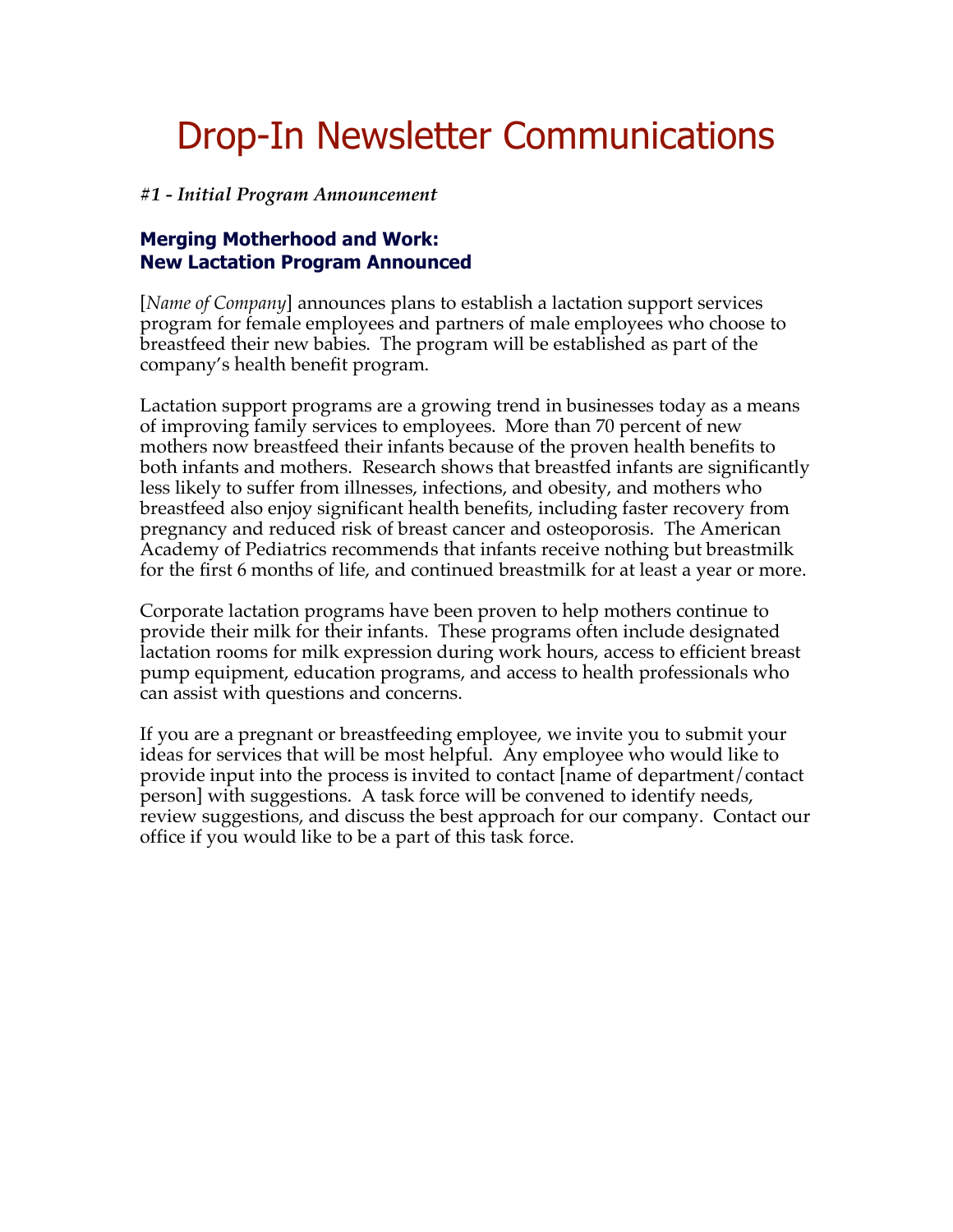### *#2 - Program Launch Announcement*

## **New Lactation Health Benefit Services Announced**

**[***Name of Company*] announces the launching of a lactation support program for breastfeeding women who wish to continue providing their milk for their infants after they return from maternity leave.

The lactation support program is part of the company's health benefit services, and was developed following careful planning and review of suggestions provided by employees. The program includes:

- A designated safe, private area for expressing milk during work hours. The room is located [*give location*]
- Access to an electric breast pump for quick and efficient milk removal [*describe the type of pump and milk collection kit available*]
- Educational materials and classes [*indicate date, time, and location*]
- Monthly support group meeting [*indicate date, time and location*]
- Access to a lactation consultant for assistance with breastfeeding.

Research shows that supporting breastfeeding employees is a WIN-WIN for everyone. Breastfeeding is recommended by all major medical organizations as the optimal way to feed infants because of its significant health advantages. Breastfeeding is also healthier for mothers by contributing to lower rates of breast cancer and improving recovery from pregnancy. This all translates into positive benefits for companies, including lower health care costs.

[*Name of company*] is proud to join hundreds of other businesses across America who provide lactation support for their employees. We are pleased that our breastfeeding employees can successfully merge their important priorities of family and work through onsite lactation support, and urge supervisors and coworkers to lend their support.